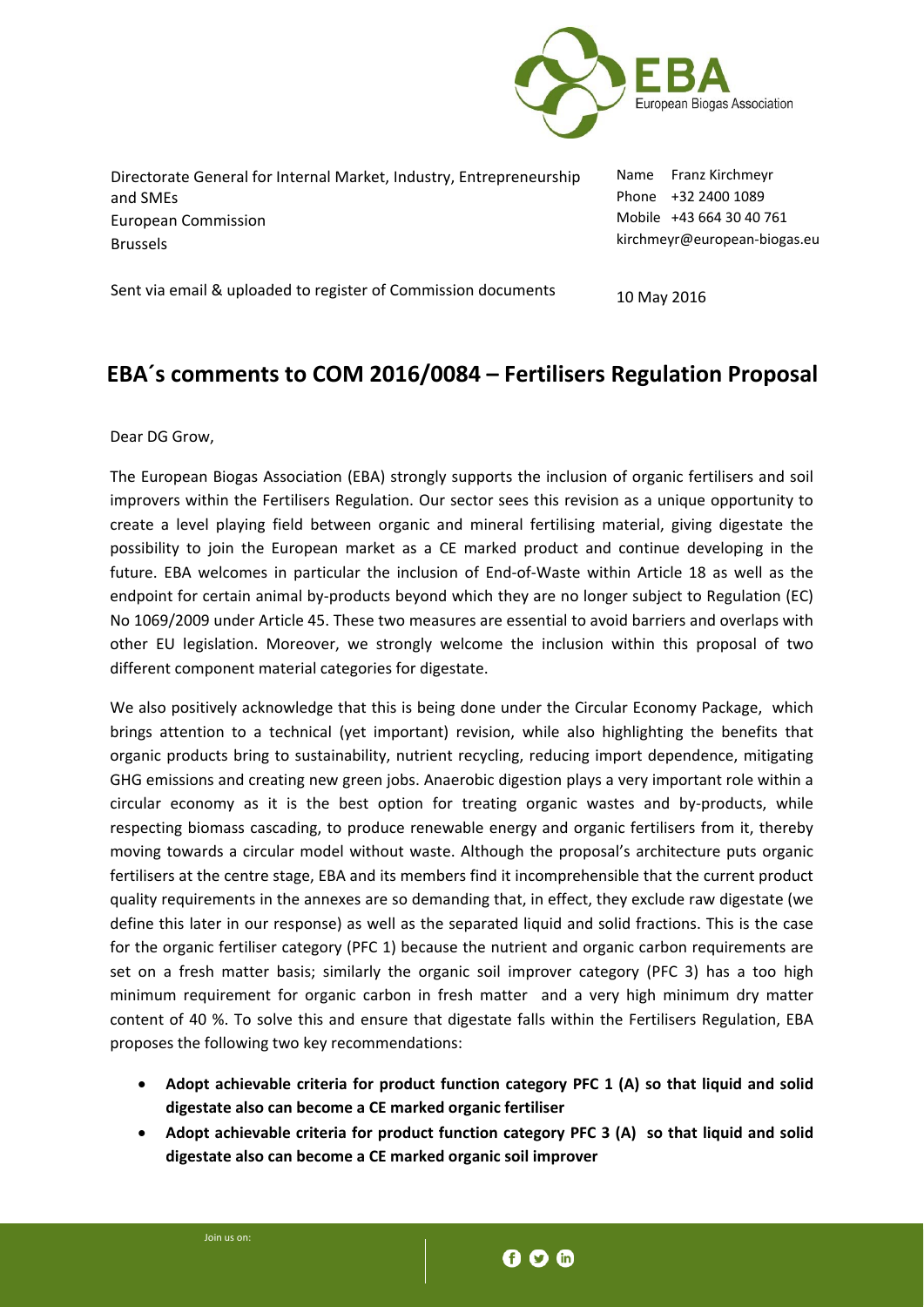

## Short introduction on digestate fertilising properties

Raw digestate is a rather bulky organic fertiliser which is usually applied with special slurry tankers to supply nutrients needed by plants. While its water content might seem high compared to conventional fertilisers, vast amounts of nutrients and organic carbon can be recovered from it at a very competitive price for customers. Below in Table I are the average figures taken from over 2000 raw digestate samples from across Europe. Table II shows total amounts of nutrients and organic carbon which are commonly applied when raw digestate is used.

| Main nutrient content of raw digestate n> 2 000 |                    |                         |                |                 |  |
|-------------------------------------------------|--------------------|-------------------------|----------------|-----------------|--|
|                                                 |                    | 10 %<br>quantil         | average        | 90 %<br>quantil |  |
| [%]                                             | <b>DM</b>          | з                       | 6              | 9               |  |
|                                                 | <b>VTS in DM</b>   | 55                      | 69             | 82              |  |
|                                                 | N <sub>total</sub> | 5                       | 10             | 18              |  |
| [% of <u>DM</u> ]                               | NH <sub>4</sub> N  | $\overline{\mathbf{2}}$ | 6              | 13              |  |
|                                                 | $K_2$ O            | 2                       | 5              | 8               |  |
|                                                 | $P_2O_5$           | $\overline{2}$          | 3              | 5               |  |
|                                                 |                    |                         |                |                 |  |
|                                                 | $C_{org}$          | 0, 6                    | $\overline{2}$ | 3               |  |
|                                                 | N total            | 0,13                    | 0,3            | 0,5             |  |
|                                                 | $NH4$ N            | 0,04                    | 0,2            | 0,4             |  |
| [% of <u>FM</u> ]                               | K <sub>2</sub> O   | 0,06                    | 0,14           | 0,23            |  |
|                                                 | $P_2O_5$           | 0,05                    | 0,1            | 0, 15           |  |

### Application of 25 m<sup>3</sup> raw digestate brings

|                    | 10 %<br>quantil           | average | 90 %<br>quantil |                        |
|--------------------|---------------------------|---------|-----------------|------------------------|
|                    | [ $kg$ ha <sup>-1</sup> ] |         |                 |                        |
| $C_{org}$          | 152                       | 384     | 740             | Max. biannual          |
| N <sub>total</sub> | 33                        | 72      | 123             | application            |
| $NH4$ N            | 11                        | 44      | 91              | load in                |
| K <sub>2</sub> O   | 14                        | 35      | 57              | Austria<br>(fertilizer |
| $P_2O_5$           | 11                        | 25      | 37              | reg.)                  |
|                    | $[g$ ha <sup>-1</sup> ]   |         |                 |                        |
| Cr                 | 4                         | 21      | 58              | 600                    |
| Cd                 | 0.1                       | 0.5     | 1               | 10                     |
| Pb                 | 1                         | 8       | 22              | 600                    |
| Hg                 | $\mathbf 0$               | 0.1     | 0.4             | 10                     |
| Ni                 | 4                         | 19      | 49              | 400                    |
|                    |                           |         |                 |                        |

### **Table I:**

The table shows the main nutrient content of raw digestate (which results from digestion but is not separated, not dried, not concentrated…) based on dry matter content in the upper half and converted to fresh matter content in the lower half. As requirement was changed from VTS to  $C_{\text{org}}$  we multiplied VTS by 40 % to become an estimation about C<sub>org.</sub> content.

### **Table II:**

The example shows the amounts of nutrients and heavy metals within  $25 \text{ m}^3$  of raw digestate, compared to heavy metals application limits in Austria.

Although higher total application amounts are needed for plant nutrition, the contaminants load is usually far below national limit values.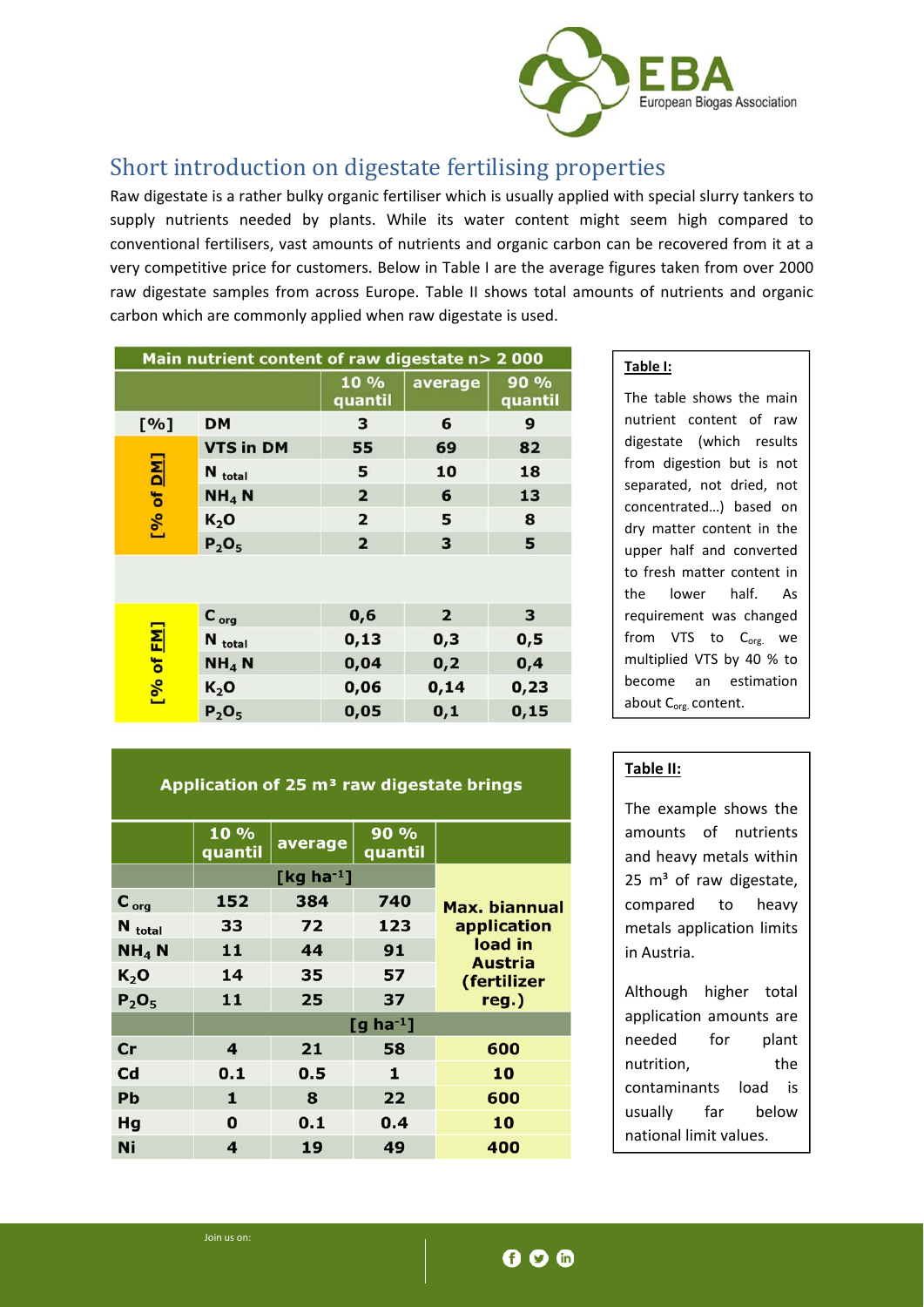

The composition of **raw digestate** (in Table II above), is different from other kinds of digestate. Below are two tables showing over 100 samples of separated digestate: Table III shows the **liquid fraction and Table IV shows the solid fraction.**

| Liquid fracton of separated digestate $n > 100$ |                    |                         |                         |                 |  |  |
|-------------------------------------------------|--------------------|-------------------------|-------------------------|-----------------|--|--|
|                                                 |                    | 10%<br>quantil          | average                 | 90 %<br>quantil |  |  |
| [%]                                             | <b>DM</b>          | 1,7                     | 5,4                     | 8,9             |  |  |
|                                                 | <b>VTS in DM</b>   | 55                      | 68                      | 79              |  |  |
|                                                 | N <sub>total</sub> | 6                       | 12                      | 19              |  |  |
| [% of <u>DM</u> ]                               | $NH4$ N            | 3                       | $\overline{\mathbf{z}}$ | 14              |  |  |
|                                                 | K <sub>2</sub> O   | 5                       | 10                      | 13              |  |  |
|                                                 | $P_2O_5$           | $\overline{\mathbf{2}}$ | 3                       | 5               |  |  |
|                                                 |                    |                         |                         |                 |  |  |
|                                                 | $C_{org}$          | 0,37                    | 1,5                     | 3               |  |  |
|                                                 | N <sub>total</sub> | 0,1                     | 0,2                     | 0,3             |  |  |
|                                                 | $NH4$ N            | 0,05                    | 0,1                     | 0,2             |  |  |
| [% of <u>FM]</u>                                | $K_2$ O            | 0,08                    | 0,17                    | 0,22            |  |  |
|                                                 | $P_2O_5$           | 0,02                    | 0,05                    | 0,08            |  |  |

### **Table III:**

The main nutrient and C<sub>org</sub> content of the liquid fraction of separated digestate is illustrated in this table. The upper half is based on dry matter and the lower half on fresh matter.

| Solid fraction of separated digestate $n > 100$ |                    |                         |         |                         |  |
|-------------------------------------------------|--------------------|-------------------------|---------|-------------------------|--|
|                                                 |                    | 10 %<br>quantil         | average | 90 %<br>quantil         |  |
| [%]                                             | DМ                 | 20                      | 39      | 86                      |  |
|                                                 | <b>VTS in DM</b>   | 52                      | 74      | 91                      |  |
|                                                 | N <sub>total</sub> | $\overline{\mathbf{2}}$ | з       | 5                       |  |
| [% of <u>DM</u> ]                               | NH <sub>4</sub> N  | $\bf{0}$                | 0,4     | 1                       |  |
|                                                 | $K_2$ O            | 0,8                     | 3       | $\overline{\mathbf{z}}$ |  |
|                                                 | $P_2O_5$           | $\mathbf{1}$            | 3       | 6                       |  |
|                                                 |                    |                         |         |                         |  |
|                                                 | $C_{org}$          | 4                       | 11      | 31                      |  |
|                                                 | N <sub>total</sub> | 0,35                    | 0,6     | 1                       |  |
|                                                 | NH <sub>4</sub> N  | 0,01                    | 0,1     | 0,2                     |  |
| [% of <u>FM]</u>                                | $K_2$ O            | 0, 15                   | 0,5     | 1                       |  |
|                                                 | $P_2O_5$           | 0,2                     | 06      | $\mathbf{1}$            |  |

### **Table IV:**

The main nutrient content of the solid fraction of separated digestate based on dry matter content and converted to fresh matter content.

This solid fraction of digestate may also contain dried digestate, which results from further processing to reduce the water content.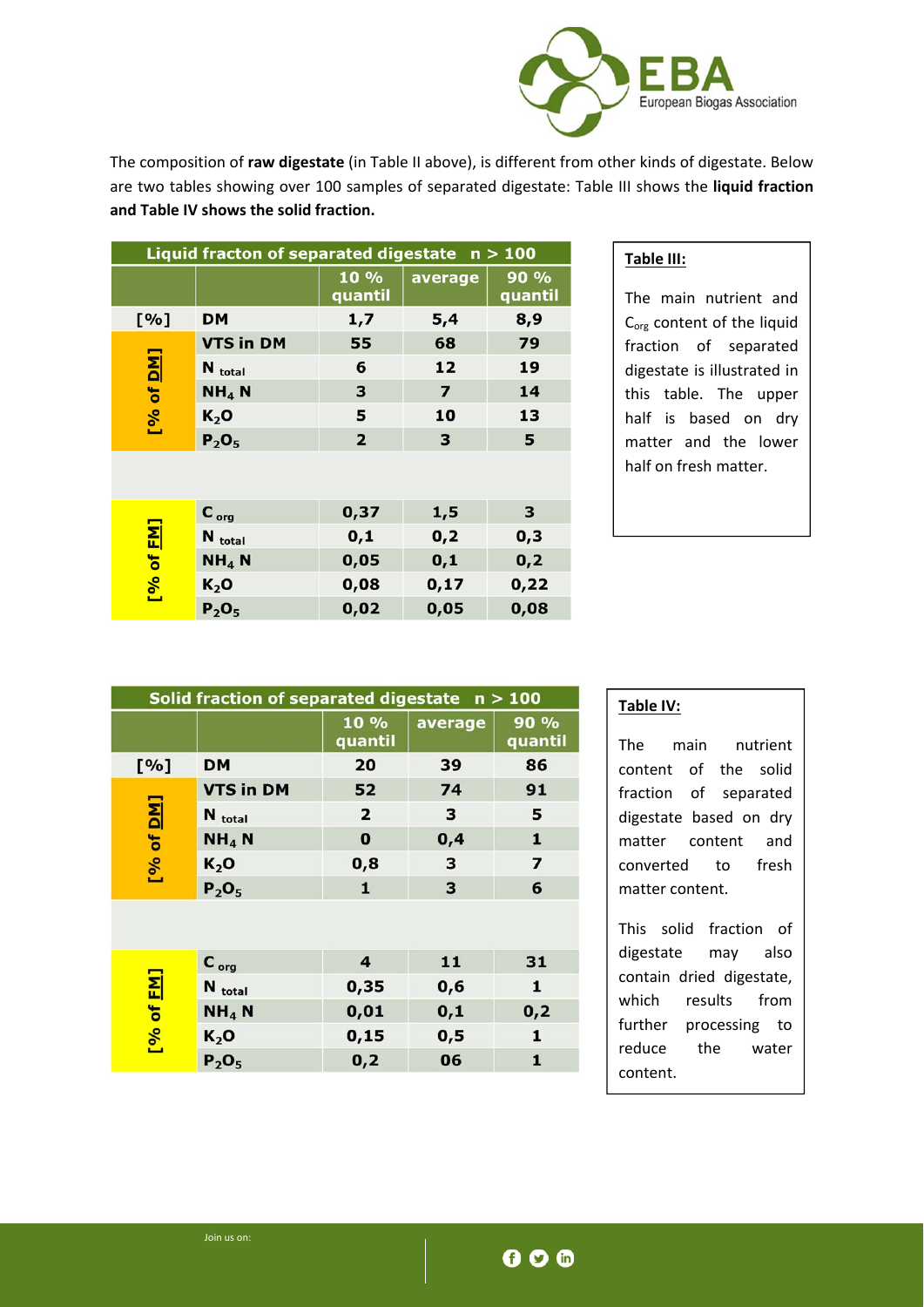

**At the moment none of the three digestate categories described above (i.e. raw, separated liquid and solid fractions) can meet the proposed criteria to become a CE marked organic fertiliser. Keeping these criteria the same would be a lost opportunity for Europe's Circular Economy and the EU single market.** 

**Therefore, EBA together with the support of its members kindly recommends to make following changes as described below.**

# Annex I: Product Function Categories (PFC):

### **PFC 1 A I + II: Organic Fertiliser**

**Nutrient and organic carbon requirements for organic fertiliser** 

It is essential to set the nutrient requirements as percentage, by mass, of the product's dry matter content. This would enable a direct link with other criteria set in this regulation like heavy metals and impurities, which are all measured in dry matter. Labelling is a different matter, where EBA supports expressing all values relevant to customers in fresh matter.

As shown above, digestate cannot reach the set criteria based on fresh matter. Our main request is to **change the nutrient and organic carbon requirements from percentage in fresh matter to percentage in dry matter**. This would not only make this regulation more coherent, but it would also bring digestate into the Fertilisers Regulation. If this is not possible and nutrient requirements have to be taken in fresh matter, we propose as an alternative to change the mentioned PFC 1 (A) criteria to those shown in the table below.

|                  | <b>PFC 1 A I:</b><br>solid<br>organic<br>fertilizer | PFC 1 A II:<br>liquid<br>organic<br>fertilizer | <b>PFC 1 A I:</b><br>solid<br>organic<br>fertilizer | PFC 1 A II:<br>liquid<br>organic<br>fertilizer |
|------------------|-----------------------------------------------------|------------------------------------------------|-----------------------------------------------------|------------------------------------------------|
|                  | [% of DM]                                           |                                                | [% of FM]                                           |                                                |
| <b>DM</b>        | $\geq 20$                                           | < 20                                           | $\geq 20$                                           | $20$                                           |
| N                | 1.5                                                 |                                                | 0.35                                                | 0.05                                           |
| $P_2O_5$         | 0.5                                                 |                                                | 0.2                                                 | 0.04                                           |
| K <sub>2</sub> O | 0.75                                                |                                                | 0.15                                                | 0.06                                           |
| $C_{org.}$       | 50                                                  |                                                | 4                                                   | 0.2                                            |

Only one main nutrient requirement needs to be achieved.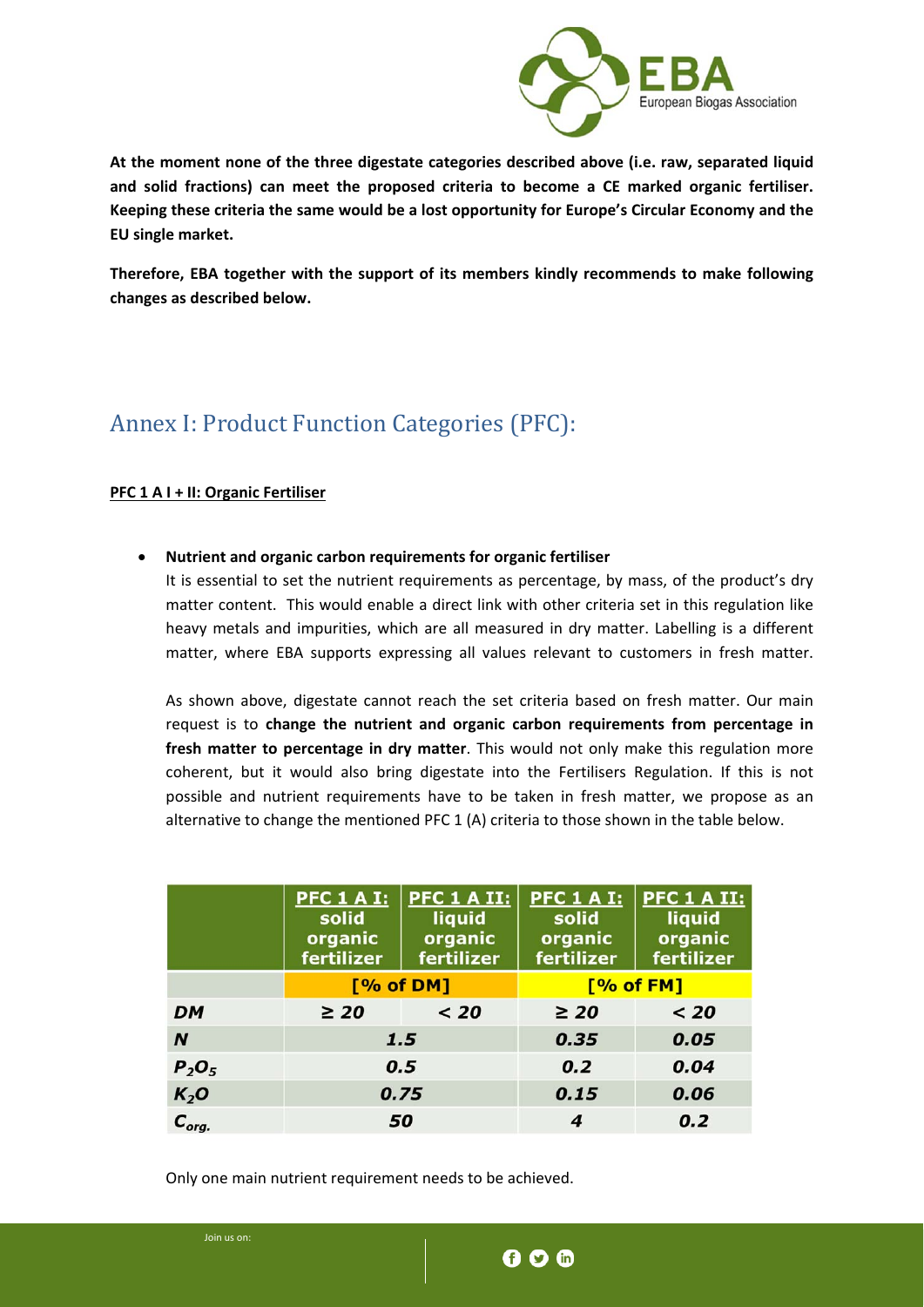

#### **Contaminants in organic fertilisers**

The majority of digestate is below the limit values proposed for heavy metals, which EBA sees as appropriate. Moreover, Biuret is not likely to be present in digestate at concentrations toxic to plants, particularly given the proposed minimum stability requirements applicable to digestate. The JRC‐IPTS study did not identify biuret as a substance of concern in organic fertiliser and therefore did not recommend limit values for this chemical in its report. Biuret is not being analysed in digestate in any of the large organic fertilisers markets and we see no need for analysing it in future nor for setting redundant limit values within PFC 1 (A) of the revised EU Fertilisers Regulation. Therefore we kindly ask to delete Biuret from the list of contaminants which have to be analysed and to delete the Biuret and a state of the limit and a state of the values.

### **PFC 3 A: Organic Soil Improver**

Digestate not only contains valuable nutrients, it is also a very effective soil improver with humus‐forming organic matter which helps activate and improve the soil, like compost. For example 25  $m<sup>3</sup>$  digestate brings on average 400 kg C<sub>org</sub> to soil.

The requirements for percentage of dry matter and organic carbon in points 4 and 5 respectively are well above the corresponding values for raw digestate, as well as for the liquid and solid separated fractions. In order to be able to include this valuable soil improver in the Fertilisers Regulation, EBA suggests creating two subcategories for organic soil improvers (solid and liquid), as is already the case for organic fertilisers, with the DM and  $C_{org}$ values illustrated in the table below. All other requirements can remain as they are in the current proposal.

|                 | PFC 3 A I:<br>solid organic<br>soil improver | PFC 3 A II:<br>liquid organic<br>soil improver |
|-----------------|----------------------------------------------|------------------------------------------------|
| <b>DM</b>       | $\geq$ 20%                                   | < 20%                                          |
| $C_{org}$ in DM | 20 %                                         | 20 %                                           |
| $C_{org}$ in FM | 4%                                           | 0.35%                                          |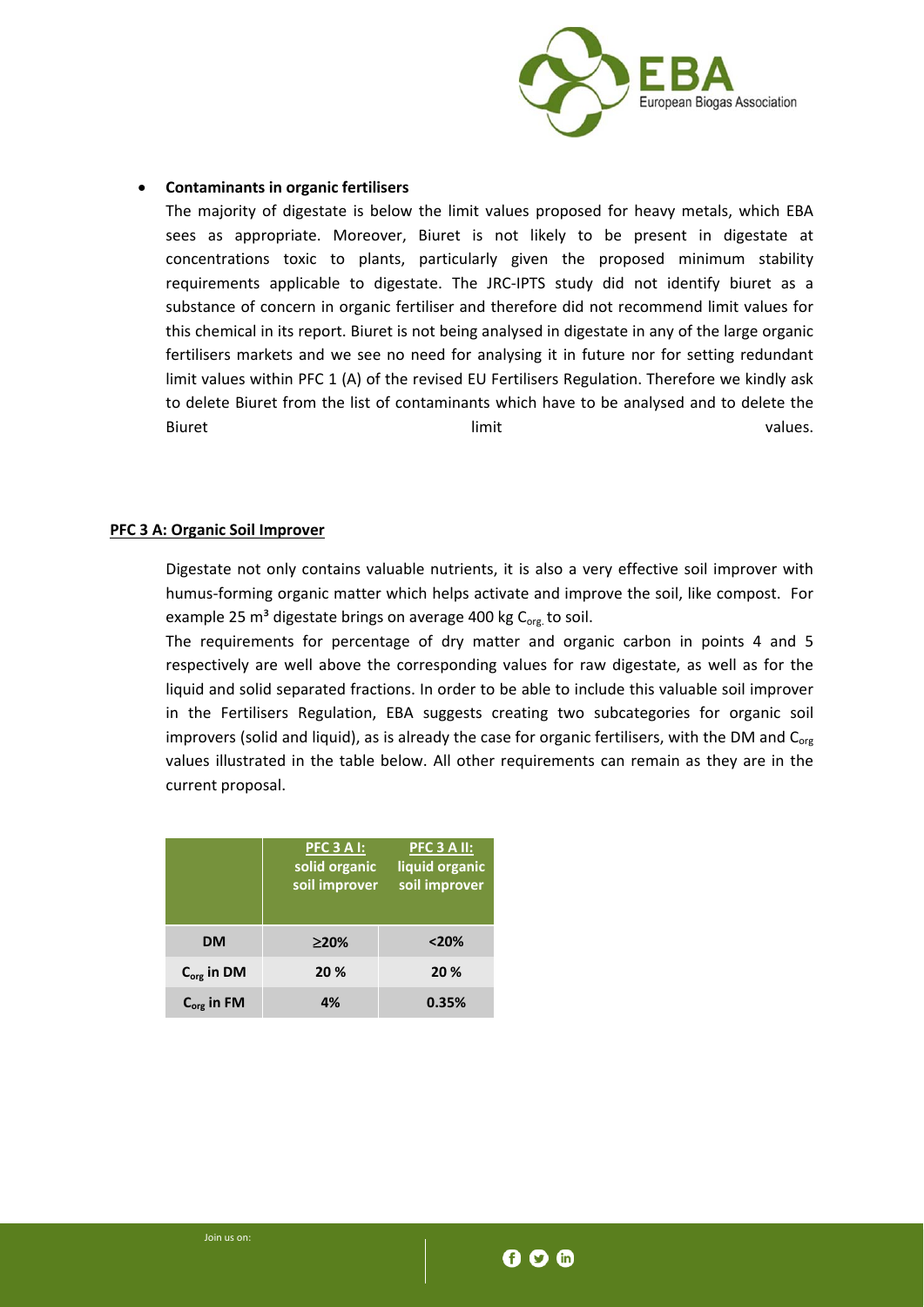

## Annex II: Component Material Categories

### **CMC 4: Digestate from energy crops:**

**Add Manure and crop residues as allowed feedstock under point 1:**

Energy crops are mostly digested combined with other crop residues and manure to optimise environmental benefits with the highest methane yields. Only very few plants in Europe have mono-digestion of energy crops which would qualify under the current CMC 4 category. In view of this and the environmental significance of digesting manure, crop residues and energy crops, EBA strongly recommends the adding of manure and crop residues under point 1 as an input material, using the following definition in EC Regulation 1069/2009:

*"(c) any excrement and/or urine of farmed animals other than farmed fish, with or without litter" "(d) crop residues directly from agriculture"*

In order to be consistent, the title of CMC 4 should be changed to *"ENERGY CROP, CROP RESIDUES AND MANURE DIGESTATE"*.

**Delete the requirement of 20 days retention time within point 3 a:**

There are already digesters in operation which have a retention time below 20 days including a sufficient sanitation result like UASB reactors (Upstream Anaerobic Sludge Blanket), EGSB (Expanded granular sludge bed digestion) etc. To include also these types of digesters and not to hinder further technological developments please delete under point 3 a) the phrase

"*and a hydraulic retention time of at least 20 days*"

 **Change the temperature profile from 55 °C so that also higher temperatures are allowed within point 3 a, b, c:**

Thermophilic digestion processes do not only take place at exactly 55 °C but also at higher temperatures. To allow this, the word "at" before "55 °C" should be changed to

*"at least"* within point 3 a, 3 b and 3 c.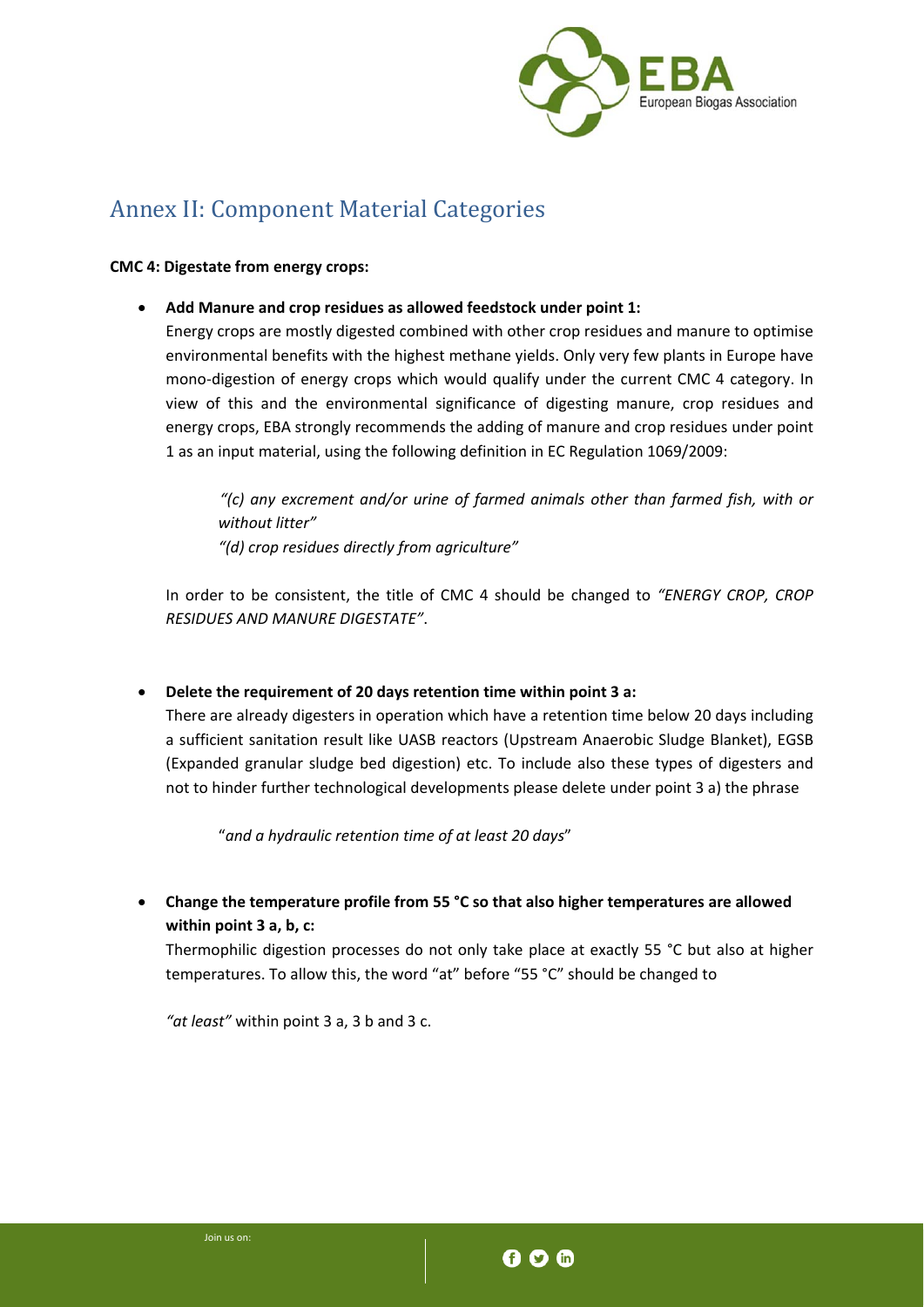

**Delete the upper limit temperature of mesophilic digestion within 3 d and 3 e:**

Many operators of mesophilic digestion plants use a temperature slightly above 40 °C for the digestion phase and this does not cause any negative impact. At the moment the set upper limit temperature of 40 °C would exclude many mesophilic plant operators. We therefore ask to delete the upper limit temperature within 3 d and 3 e and use instead the following phrases:

*"3 (d) Mesophilic anaerobic digestion above 37 °C with a treatment process including a pasteurisation step (70 °C – 1h) or sustaining the minimum digestion temperature during at least 24h" "3 (e) Mesophilic anaerobic digestion above 37 °C followed by composting in …"*

### **Delete the obligation of moving within point 3 for digestate:**

Anaerobic digestion can be done in stirred digesters but also in batch digesters where the feedstock is not moved during digestion. The time temperature requirements will be fulfilled. In order to digest solid inputs such as bovine or equine manure and shredded organic waste, some new process are tested. They consist of "batch AD" and are often termed 'dry digestion'. Each batch is introduced in a silo or enclosed vessel and sprayed with liquid percolate which is pumped in a closed circle. After the digestion took place (including collection of gases generated by the microbes), the whole batch is removed from the silo/vessel. There is no movement of the batch while it is in the silo/vessel.

To include also these types of digesters and not to hinder further technological developments please add in bracket following phrase directly after "3. All parts of each batch shall be regularly and thoroughly moved"

> *"(apart from the use of batch digestion processes and apart for postcomposting processes with active aeration)"*

### **CMC 5: Other digestate than digestate energy crop digestate:**

As explained above under CMC 4, we suggest modifying the following points:

**Delete the requirement of 20 days retention time within point 3 a:**

There are already digesters in operation which have a retention time below 20 days like UASB reactors (Upstream Anaerobic Sludge Blanket), EGSB (Expanded granular sludge bed digestion) etc. To include also these types of digesters and not to hinder further technological developments please delete under point 3 a) the phrase

"*and a hydraulic retention time of at least 20 days*"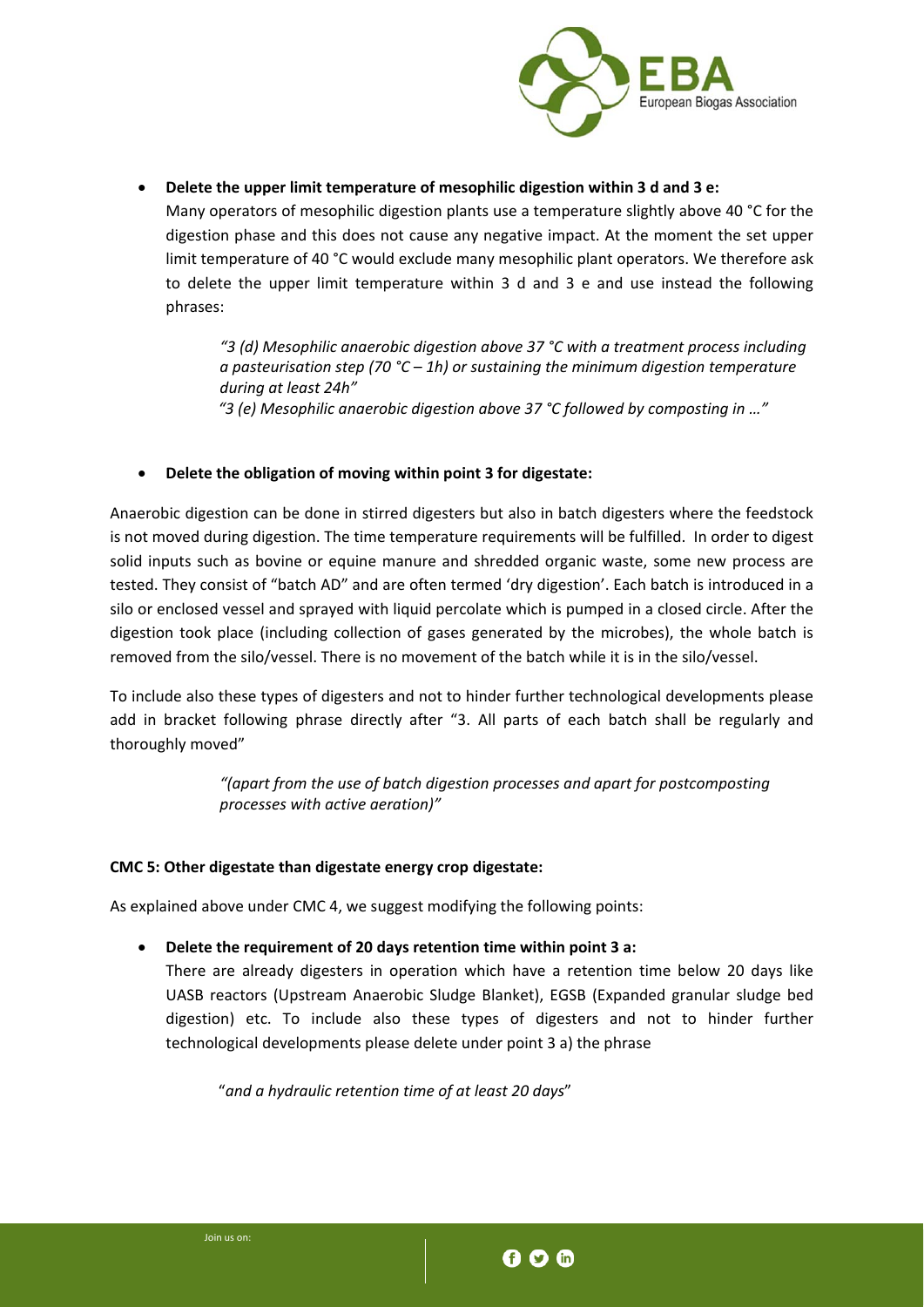

 **Change the temperature profile from 55 °C so that also higher temperatures are allowed within point 3 a, b, c:**

Thermophilic digestion processes do not only take place at exactly 55 °C but also at higher temperatures. To allow this the word "at" before "55 °C" should be changed to

 *"at least*" within point 3 a, 3 b and 3 c.

**Delete the upper limit temperature of mesophilic digestion within 3 d and 3 e:**

Many operators of mesophilic digestion plants use a temperature slightly above 40 °C for the digestion phase and this does not cause any negative impact. At the moment the set upper limit temperature of 40 °C would exclude many mesophilic plant operators. We therefore ask to delete the upper limit temperature within 3 d and 3 e and use instead the following phrases:

*"3 (d) Mesophilic anaerobic digestion above 37 °C with a treatment process including a pasteurisation step (70 °C – 1h) or sustaining the minimum digestion temperature during at least 24h" "3 (e) Mesophilic anaerobic digestion above 37 °C followed by composting in …"*

### **Delete the obligation of moving within point 3 for digestate:**

Anaerobic digestion can be done in stirred digesters but also in batch digesters where the feedstock is not moved during digestion. The time temperature requirements will be fulfilled. In order to digest solid inputs such as bovine or equine manure and shredded organic waste, some new process are tested. They consist of "batch AD" and are often termed 'dry digestion'. Each batch is introduced in a silo or enclosed vessel and sprayed with liquid percolate which is pumped in a closed circle. After the digestion took place (including collection of gases generated by the microbes), the whole batch is removed from the silo/vessel. There is no movement of the batch while it is in the silo/vessel.

To include also these types of digesters and not to hinder further technological developments please add in bracket following phrase directly after "3. All parts of each batch shall be regularly and thoroughly moved"

> *"(apart from the use of batch digestion processes and apart for postcomposting processes with active aeration)"*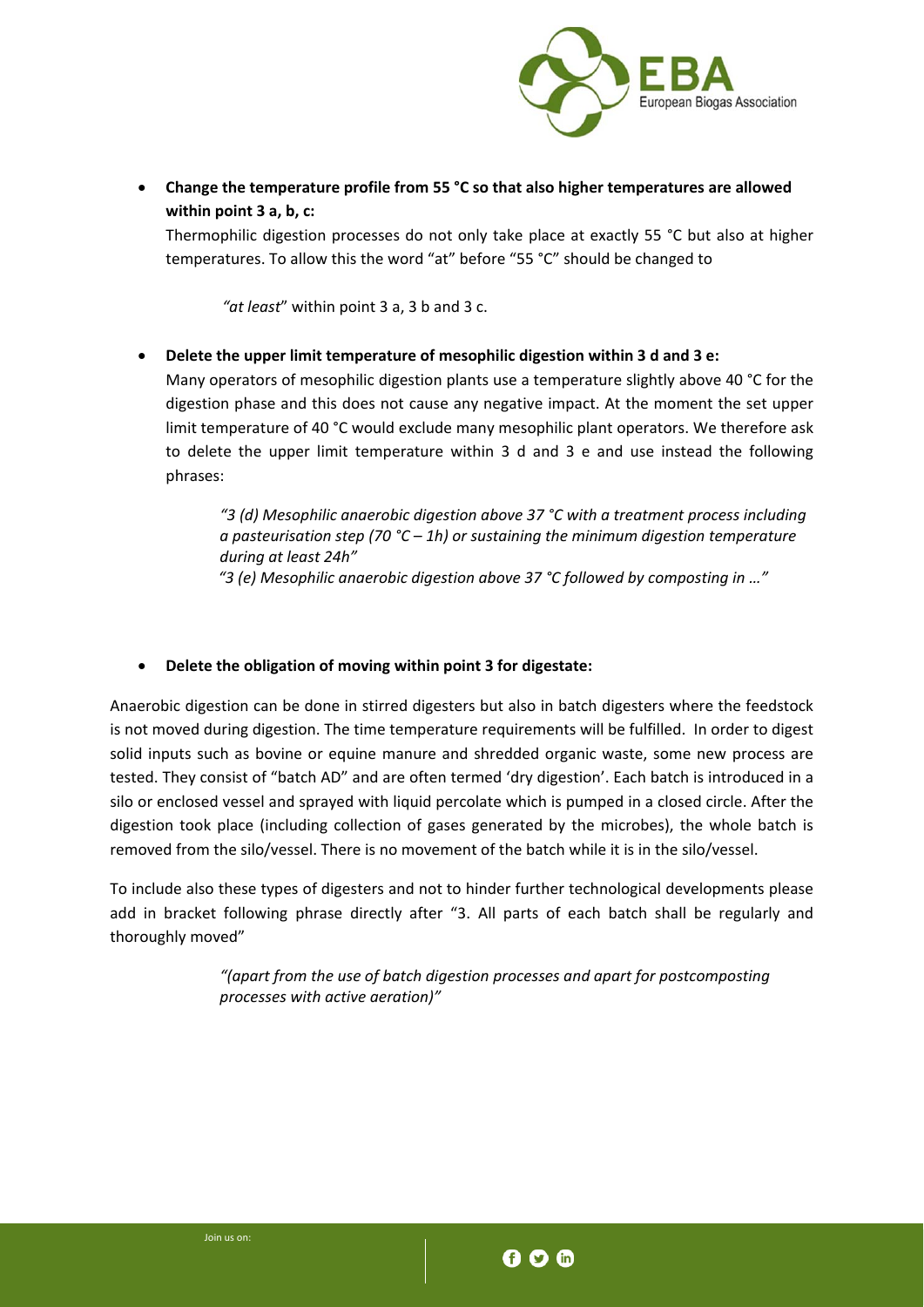

## Annex IV: Conformity Assessment procedures

### **Part one: Applicability of conformity assessment procedures**

 **Include manure and crop residues within CMC 4 Energy Crop Digestate** Please add under point 1 b) after the word "crop" the phrase ",crop residues directly from agriculture *and manure*"

# REACH: Amendment of Guidance for ANNEX V Entry 12:

At the moment it is not clear if digestate is exempted from registration under REACH or not. To make clear that digestate has not to be registered under REACH amendment V, ENTRY 12 of the Guidance should be amended through an own article in the EU Fertilisers Regulation:

### Article xx

Amendment to Guidance on Annex V, Entry 12 of Regulation (EC) No 1907/2009

- (1) The title is replaced by the following: "Compost, biogas and digestate"
- (2) The first two paragraph are replaced by the following:

"This exemption covers compost and digestate when it is potentially subject to registration, i.e. when it is no longer waste according to Directive 2008/98/CE, and is understood as being applicable to substances consisting of liquid and solid particulate material that have been sanitised and stabilised through the action of microorganisms and that result from treatment by composting, digestion or a combination of both.

This explanation is without prejudice to discussions and decisions to be taken under Community waste legislation on the status, nature, characteristics and potential definition<sup>22</sup> of compost and digestate, and may need to be updated in the future."